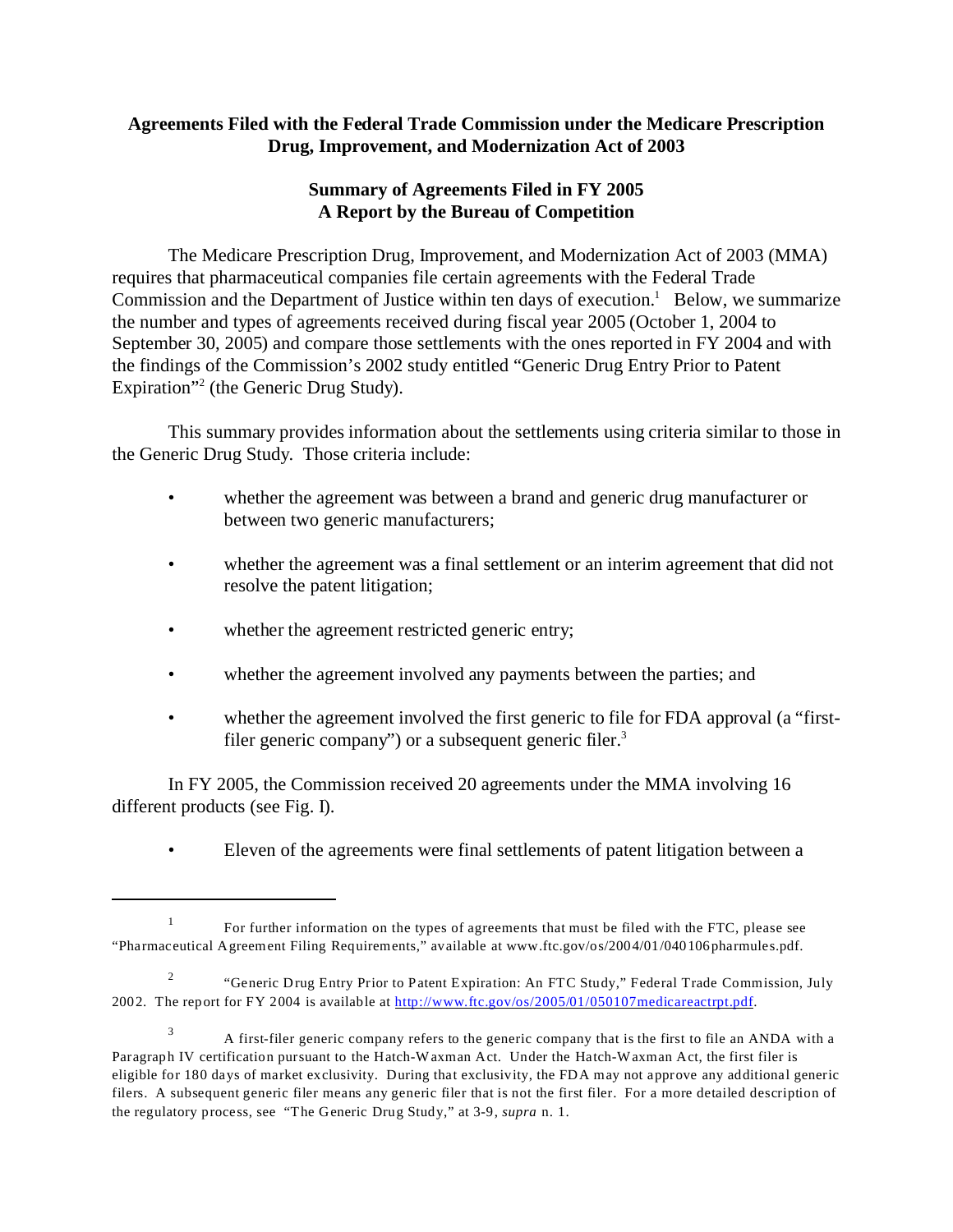brand and a generic company.

- Five were interim agreements that occurred during patent litigation between a brand and a generic company but did not resolve the litigation.
- The remaining four agreements were between a first-filer generic company and a subsequent generic filer.

### **I**. **Final Settlements**

We categorized the settlements based on whether there is a restriction on the generic's ability to compete and what compensation, if any, flows between the parties (see Fig. II). None of the final settlements reported under the MMA in FY 2005 included a restriction on the generic's marketing a form of the brand-name company's product not at issue in the litigation.

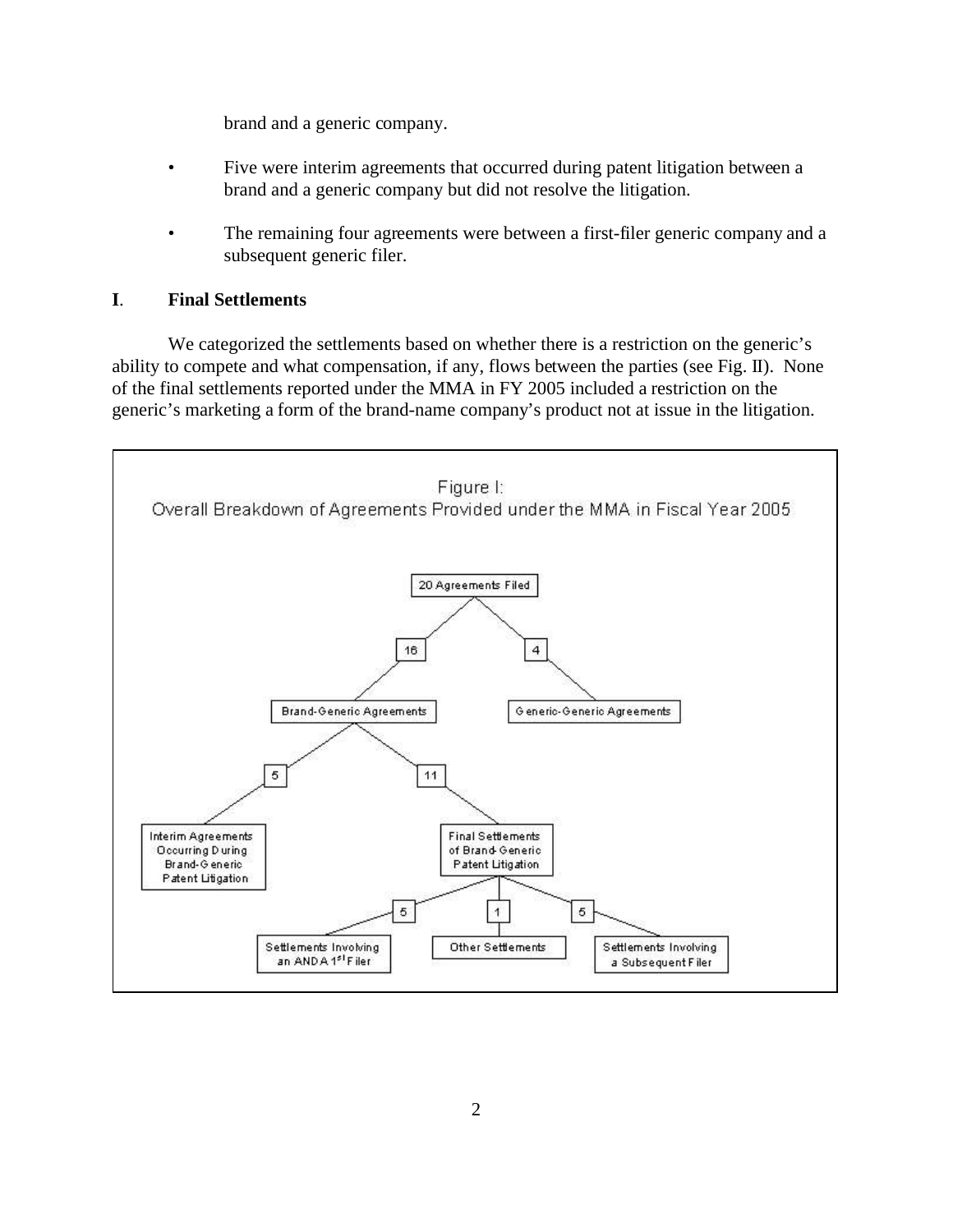### **A. Three of the eleven final settlements included both compensation to the generic manufacturer and a restriction on the generic manufacturer's ability to market its product.**

For the first time since the Commission's investigations into pharmaceutical patents settlements became public and based on the information available to the Commission, pharmaceutical companies entered into settlement agreements that included both compensation to the generic and a restriction on the generic's ability to market its product.<sup>4</sup> The Generic Drug



<sup>4</sup> The Commission lacks data for the approximately three year period between the end of the Generic Drug Study and the beginning of the MMA reporting period. The Generic Drug Study included all settlements in which the generic filed its paragraph IV certification between January 1, 1992 and January 1, 2001 and the settlement occurred before June 1, 2002. *See* Generic Drug Study, *supra* n. 1, at 10, 13. The MMA reporting requirements began on January 07, 2004. *See* Medicare Prescription and Drug Improvement Act Requires Drug Companies to File Certain Agreements with the Federal Trade Commission and the U.S. Department of Justice, available at http://www.ftc.gov/os/2004/01/040106pharmrules.pdf.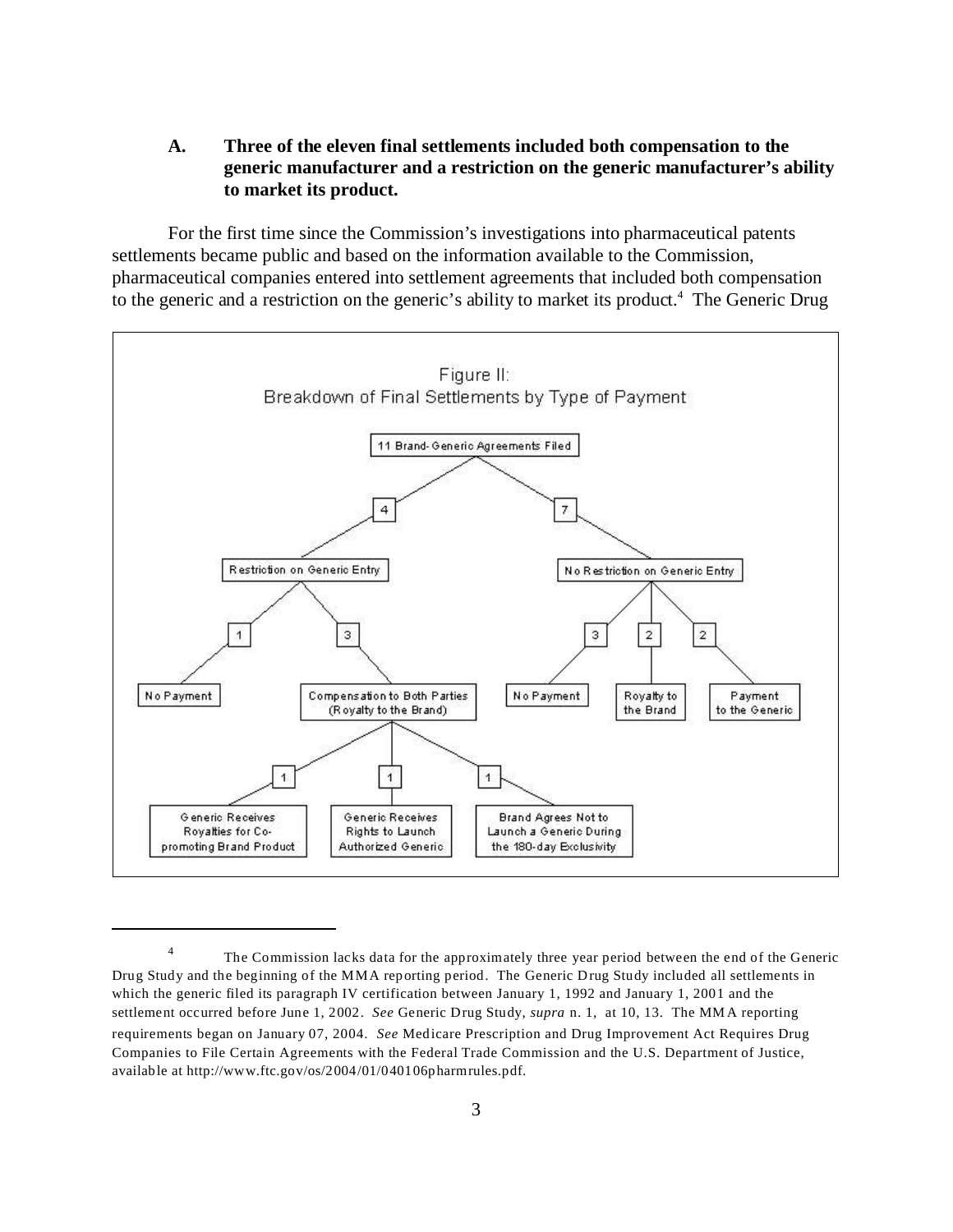Study reported that between 1992 and 1999, over half (eight) of the settlements between brand and generic first-filers included those provisions. In 1999, it was reported that the Federal Trade Commission was investigating agreements involving such payments. Neither the six settlements entered in 2000 and 2001 nor the fourteen settlements reported in FY 2004 under the MMA contained payments to the generic and a restriction on the generic's ability to market its product.

 In FY 2005, however, the Commission received three agreements, which covered five products, that included both compensation to the generic and a restriction on the generic's ability to market the product. In all three settlements, both the brand and generic company received compensation. The brand, in each case, received a royalty in exchange for granting the generic a license to the patent at issue in the litigation. The compensation to the generic took different forms. Two of the three settlements included side deals for other products unrelated to the alleged infringing product. Both side-deal settlements occurred after the 11th Circuit decision in *Schering-Plough v. Federal Trade Commission*, reversing the Commission's decision that a settlement involving a side deal was anticompetitive. In one agreement, the brand allowed the generic to co-promote the brand product, and the generic received royalties on the branded product's total sales. In the other side-deal settlement, the generic received licenses to sell authorized generic versions of unrelated products for which the generic company had not filed an ANDA. In a third agreement, which did not involve a side deal, the brand company agreed not to launch an authorized generic during the first-filer generic company's 180-day exclusivity period

There are at least two ways to measure the restriction on generic entry: the amount of time from the settlement to generic entry or how early the entry date is compared to the expiration of the patent at issue. *See* Generic Drug Study at 29 (Table 3-2) and 32 (Table 3-3). In some of the FY 2005 settlements involving compensation and a restriction on the generic's entry, multiple patents were at issue with different expiration dates. Thus, where possible, this report identifies (1) the length of time from the settlement to the entry date, (2) the length of time between the entry date and the expiration date of the patent with the earliest expiration date, and (3) the length of time between the entry date and the expiration date of the patent with the latest expiration date.

The restriction on the generic's entry varied with the size of product (See Figs. III and IV). For the three products with annual sales exceeding \$150 million, the agreed entry date varied from 30 to 100 months after the settlement. The lengths of these restrictions are consistent with the restrictions in settlements with compensation to the generic that were reported in the Generic Drug Study. *Compare* Fig. III with Generic Drug Study at 32 (Table 3-3).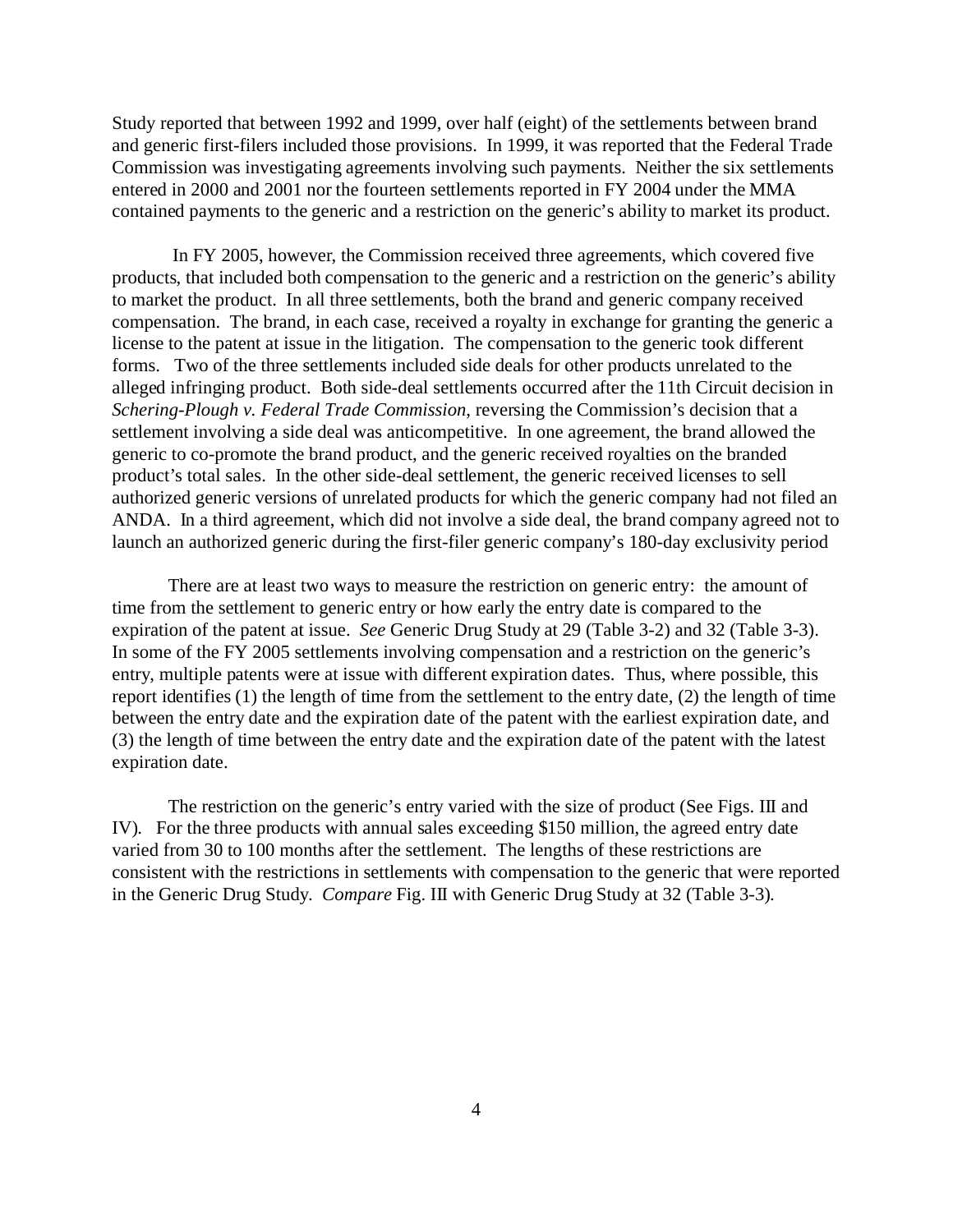

In contrast, for the two products with sales below \$150 million, entry occurred much sooner, from four to ten months after the settlement. Compared to the patent expiration dates, the amount of time between the agreed entry date and patent expiration varied significantly. In one agreement, entry occurred four months before the last patent expired, while in another agreement, entry occurred 150 months before patent expiration.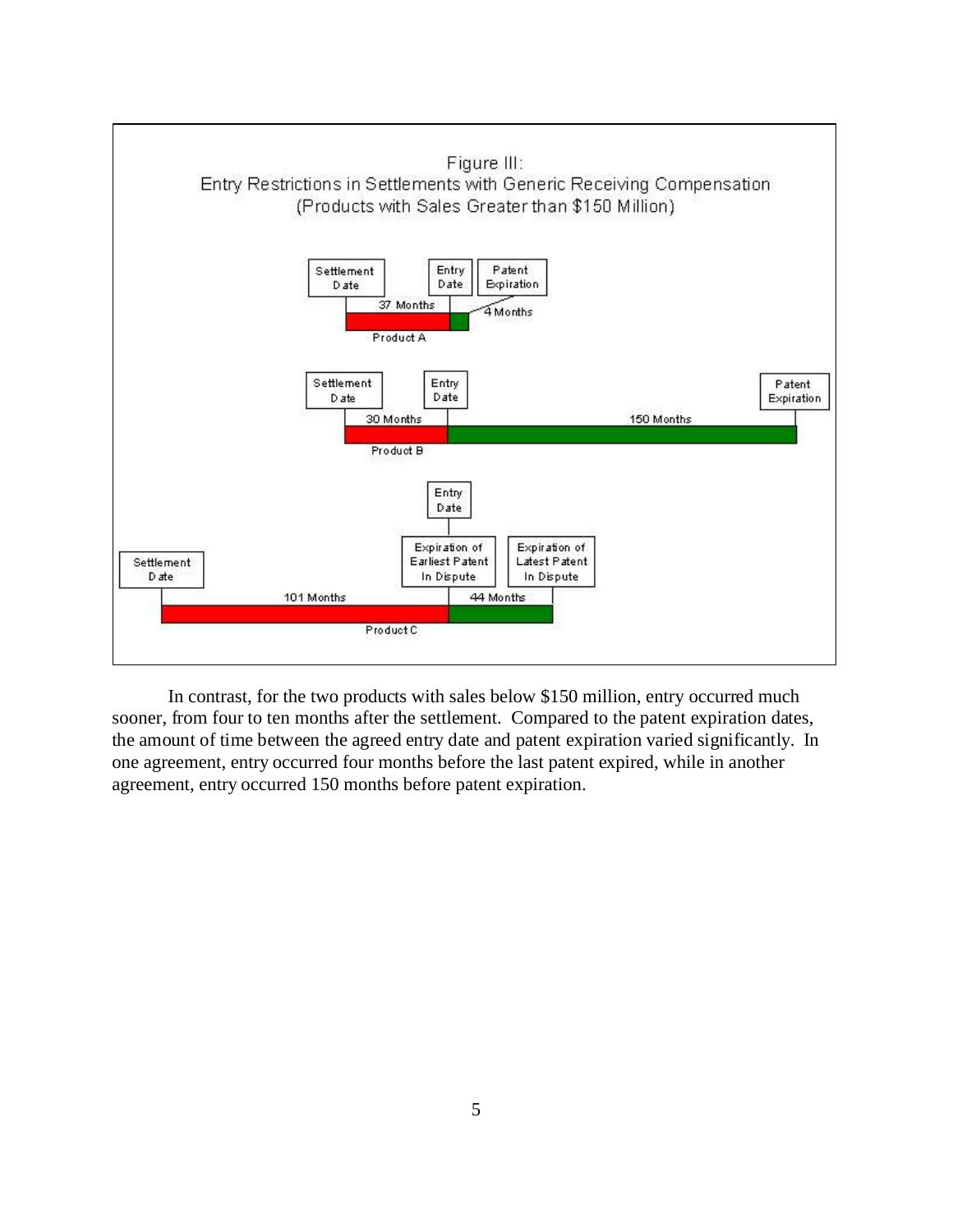

# **B. One settlement included a restriction on the generic's entry and no compensation to either party.**

The number of settlements in which the parties simply split the remaining patent term fell from five in FY '04 to one in FY '05. That settlement allowed entry after the patents at issue expired but prior to the expiration of the pediatric exclusivity period. The parties reached the settlement after the generic manufacturer lost a decision on infringement before the trial court.

# **C. Seven settlements included no restriction on the generic's ability to market its product.**

Seven of the 11 final settlements did not restrict generic entry either because (a) the generic was already on the market and the settlement did not require the generic to withdraw its product, (b) the agreement included a license to the brand's intellectual property, or (c) the brand gave a covenant not to sue the generic over the product at issue. Three of these seven agreements included no compensation to either party, two required the generic to pay a royalty on its sales to